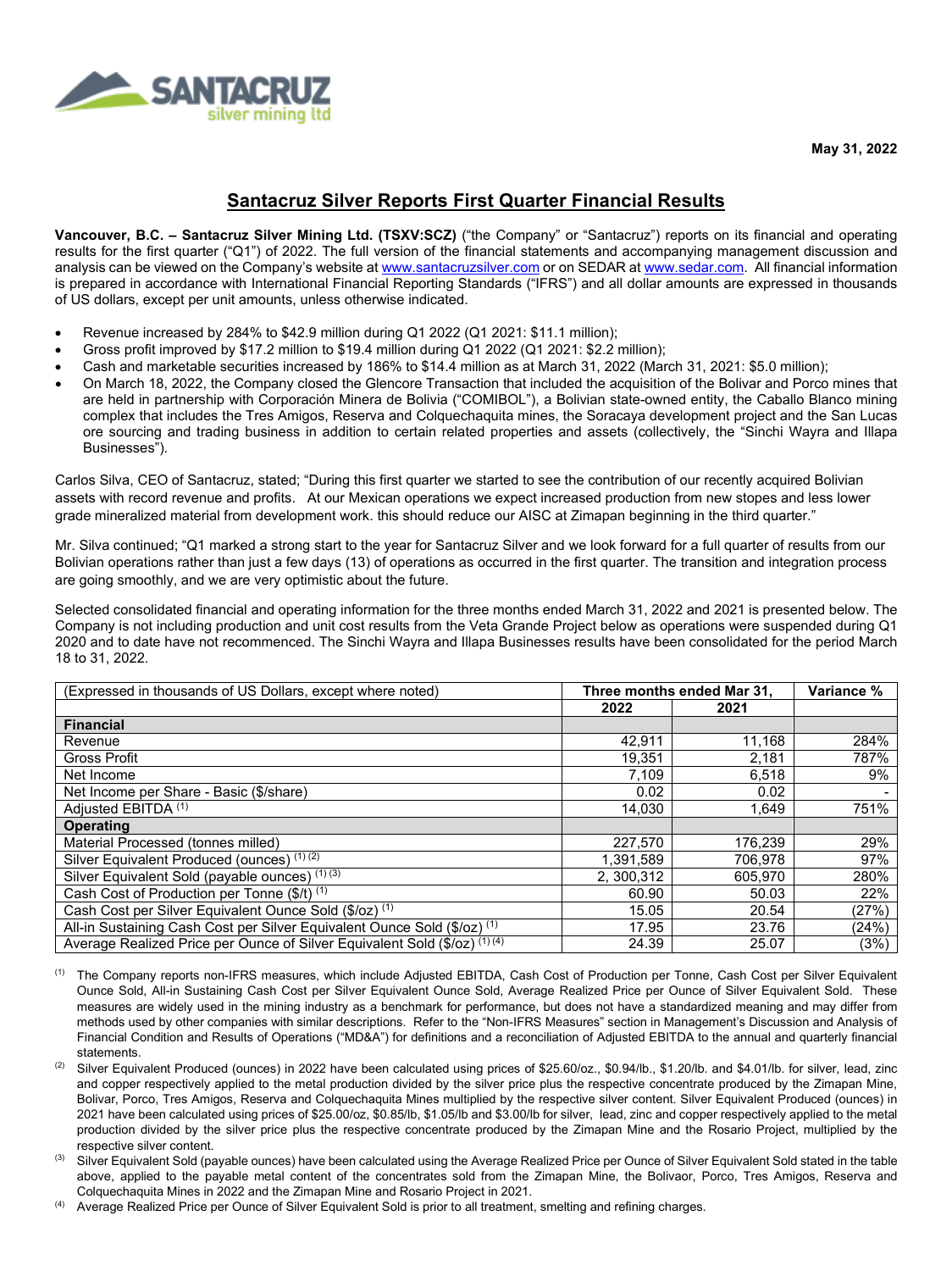## **Discussion of Consolidated Financial Results**

The Company recorded a net profit of \$7,109 for the three months ended March 31, 2021 (Q1 2021: \$6,518).

Revenue and gross profit increased to \$42,911 (Q1 2021: \$11,168) and \$19,351 (Q1 2021: \$2,181) respectively. These positive results were due primarily to the inclusion of the Bolivian operations that were acquired during the period.

## **Operating Results**

Selected operating results for the Zimapan Mine and Rosario Project for the three months ended March 31, 2022 and 2021 and the Sinchi Wayra and Illapa Businesses, for the period March 18 to 31, 2022, is presented below:

|                                                                        | Q1 2022   | Q1 2021 | Variance % |
|------------------------------------------------------------------------|-----------|---------|------------|
| Material Processed (tonnes milled) (4)                                 |           |         |            |
| Zimapan Mine (Mexico)                                                  | 191,413   | 156.433 | 22%        |
| Rosario Project (Mexico) (6)                                           |           | 19,806  | $(100\%)$  |
| Sinchi Wayra and Illapa Businesses (Bolivia) (7)                       | 36, 157   |         | $0\%$      |
| Consolidated                                                           | 227,570   | 176,239 | 29%        |
| Silver Equivalent Produced (ounces) (1) (4)                            |           |         |            |
| Zimapan Mine (Mexico)                                                  | 901,184   | 646.085 | 39%        |
| Rosario Project (Mexico) (6)                                           |           | 60,893  | $(100\%)$  |
| Sinchi Wayra and Illapa Businesses (Bolivia) (7)                       | 490,405   |         | $0\%$      |
| Consolidated                                                           | 1,391,589 | 706,978 | 97%        |
| Silver Equivalent Sold (payable ounces) (2) (4)                        |           |         |            |
| Zimapan Mine (Mexico)                                                  | 872,745   | 553,450 | 58%        |
| Rosario Project (Mexico) (6)                                           |           | 52,520  | $(100\%)$  |
| Sinchi Wayra and Illapa Businesses (Bolivia) <sup>(7)</sup>            | 1,427,567 |         | $0\%$      |
| Consolidated                                                           | 2,300,312 | 605,970 | 280%       |
| Cash Cost of Production per Tonne (3) (4)                              |           |         |            |
| Zimapan Mine (Mexico)                                                  | 48.19     | 49.04   | (2%)       |
| Rosario Project (Mexico) (6)                                           |           | 57.86   | $(100\%)$  |
| Sinchi Wayra and Illapa Businesses (Bolivia) (7)                       | 128.19    |         | $0\%$      |
| Consolidated                                                           | 60.90     | 50.03   | 22%        |
| Cash Cost per Silver Equivalent Ounce Sold (3) (4)                     |           |         |            |
| Zimapan Mine (Mexico)                                                  | 17.04     | 19.91   | (14%)      |
| Rosario Project (Mexico) (6)                                           |           | 27.19   | $(100\%)$  |
| Sinchi Wayra and Illapa Businesses (Bolivia) <sup>(7)</sup>            | 13.83     |         | $0\%$      |
| Consolidated                                                           | 15.05     | 20.54   | (27%)      |
| All-in Sustaining Cash Cost per Silver Equivalent Ounce Sold (3) (4)   |           |         |            |
| Zimapan Mine (Mexico)                                                  | 23.38     | 21.03   | 11%        |
| Rosario Project (Mexico) (6)                                           |           | 52.57   | $(100\%)$  |
| Sinchi Wayra and Illapa Businesses (Bolivia) <sup>(7)</sup>            | 14.63     |         | $0\%$      |
| Consolidated                                                           | 17.95     | 23.76   | (24%)      |
| Average Realized Price per Ounce of Silver Equivalent Sold (3) (4) (5) |           |         |            |
| Zimapan Mine (Mexico)                                                  | 23.81     | 25.07   | (5%)       |
| Rosario Project (Mexico) (6)                                           |           | 25.00   | $(100\%)$  |
| Sinchi Wayra and Illapa Businesses (Bolivia) <sup>(7)</sup>            | 24.74     |         | 0%         |
| Consolidated                                                           | 24.39     | 25.07   | (3%)       |

Silver Equivalent Produced (ounces) in 2022 have been calculated using prices of \$25.60/oz, \$0.94/lb, \$1.20/lb and \$4.01/lb for silver, lead, zinc and copper respectively applied to the metal production divided by the silver price plus the respective concentrate produced by the Zimapan Mine, the Bolivar, Porco, Tres Amigos, Reserva and Colquechaquita Mines multiplied by the respective silver content. Silver Equivalent Produced (ounces) in 2021 have been calculated using prices of \$25.00/oz, \$1,925.00/oz, \$0.85/lb, \$1.05/lb and \$3.00/lb for silver, gold, lead, zinc and copper respectively applied to the metal production divided by the silver price plus the respective concentrate produced by the Zimapan Mine and the Rosario Project, multiplied by the respective silver content.

Silver Equivalent Sold (payable ounces) have been calculated using the Average Realized Price per Ounce of Silver Equivalent Sold stated in the table above, applied to the payable metal content of the concentrates sold from the Zimapan Mine the Bolivar, Porco, Tres Amigos, Reserva and Colquechaquita Mines in 2022 and the Zimapan Mine and Rosario Project in 2021.<br><sup>(3)</sup> The Company reports non-IFRS measures, which include Cash Cost of Production per Tonne, Cash Cost per Silver Equivalent Ounce Sold, All-i

Sustaining Cash Cost per Silver Equivalent Ounce Sold and Average Realized Price per Ounce of Silver Equivalent Sold. These measures are widely used in the mining industry as a benchmark for performance, but do not have a standardized meaning and may differ from methods used by other companies with similar descriptions. See ''Non-IFRS Measures'' section below for definitions.

The Company is not including production and unit cost results from the Veta Grande Project in this MD&A as operations at Veta Grande were suspended during Q1 2020 and to date have not recommenced.

<sup>(5)</sup> Average Realized Price per Ounce of Silver Equivalent Sold is prior to all treatment, smelting and refining charges.

(6) Operations at the Rosario Project were suspended with no production from August 2021. The net assets of the Rosario Project were disposed of in December 2021, hence the variance is of limited value.<br>
(7) On March 18, 2022, the Company acquired the Bolivar, Porco, Tres Amigos, Reserva and Colquechaquita Mines, hence the variance is of limited

value.

## **Discussion of Operating Results and Costs**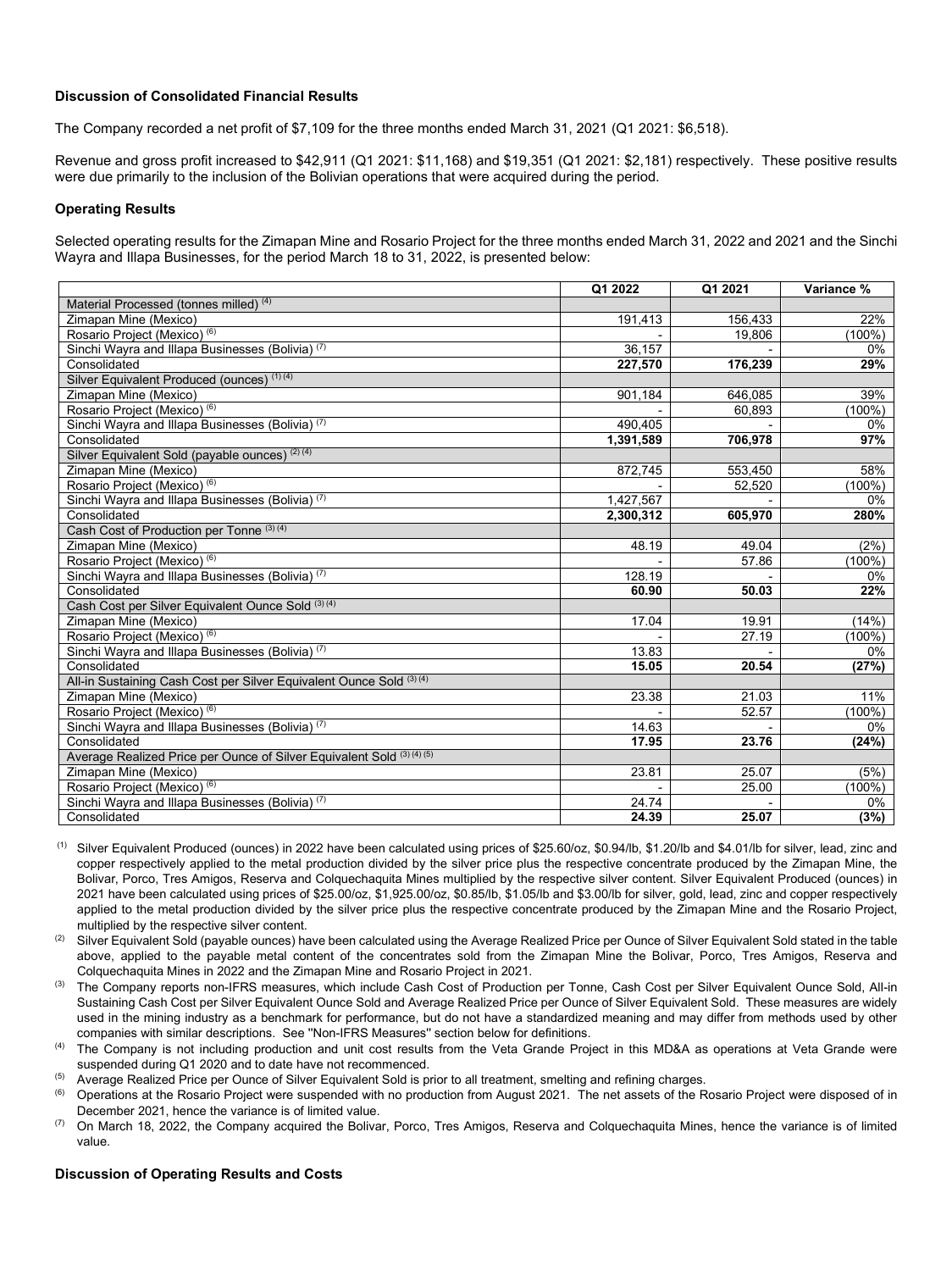Consolidated silver equivalent ounce production in Q1 2022 increased 97% to 1,391,589 ounces as compared to 706,978 ounces during Q1 2021. This increase is largely due to production from Bolivian operations acquired in March 2022, a 39% increase in production from the Zimapan Mine offset by no production from the Rosario Project following its sale in December 2021.

The increase in silver equivalent production at the Zimapan Mine in Q1 2022 as compared to Q1 2021 is primarily due to a 22% increase in mineralized material processed at the Zimapan milling facility.

Consolidated cash cost of production per tonne of mineralized material processed increased 22% in Q1 2022 to \$60.90/t as compared to \$50.03/t in Q1 2021. This change is due to higher unit costs at Bolivian operations offset by a decrease of 2% in unit costs at the Zimapan Mine and no unit costs for the Rosario Project in Q1 2022 following its sale in December 2021. The Zimapan Mine cash cost of production increased 20% to \$9,224, which was offset in part by a 22% increase in tonnes milled.

Consolidated cash cost per silver equivalent ounce sold decreased 27% in Q1 2022 to \$15.05/oz as compared to \$20.54/oz in Q1 2021. This change reflects the lower unit costs at Bolivian operations (\$13.83/oz) compared to the Q1 2021 consolidated unit costs, a 14% decrease in the unit costs at the Zimapan Mine and no unit costs for the Rosario Project in Q1 2022 following its sale in December 2021. Consolidated cash cost increased 178% to \$34,617, reflecting a 35% increase in cash cost of silver equivalent ounces sold at the Zimapan Mine, cash costs at the Bolivian operations of \$19,742 offset by no cash costs for the Rosario Project in Q1 2022 following its sale in December 2021. Increased costs were offset by a 58% increase in silver equivalent ounces sold at the Zimapan Mine.

Consolidated AISC per silver equivalent ounce sold decreased 24% in Q1 2022 to \$17.95/oz as compared to \$23.76/oz in Q1 2021. This change in unit costs reflects the lower unit costs at Bolivian operations (\$14.63/oz) compared to the Q1 2021 consolidated unit costs, an 11% increase in the unit costs at the Zimapan Mine, offset by no unit costs for the Rosario Project in Q1 2022 following its sale in December 2021. Consolidated AISC increased 187% to \$41,293, whilst consolidated silver equivalent ounces sold increased 280% to 2,300,312 ounces. The AISC increase at the Zimapan Mine of 75% was offset by the aforementioned 58% increase in silver equivalent ounces sold at the Zimapan Mine.

# *Zimapan Mine (Mexico)*

Silver equivalent ounce production in Q1 2022 increased 39% to 901,184 ounces as compared to 646,085 ounces in Q1 2021. This increase is largely due to a 22% increase in mineralized material processed at the Zimapan milling facility and the impact of using different metal price decks for the 2022 and 2021 fiscal years. The Q1 2022 silver equivalent ounce production increased 27% (after adjusting for the metal price deck) as compared to Q1 2021.

Cash cost of production per tonne of mineralized material processed decreased 2% in Q1 2022 to \$48.19/t as compared to \$49.04/t in Q1 2021 reflecting a 20% increase in cash costs of production offset by the aforementioned 22% increase in mineralized material processed.

AISC per silver equivalent ounce sold increased 11% in Q1 2022 to \$23.38/oz as compared to \$21.03/oz in Q1 2021. AISC increased 75%, which was offset by the aforementioned 58% increase in silver equivalent ounces sold.

Production at the Zimapan Mine is not supported by a feasibility study on mineral reserves demonstrating economic and technical viability or any other independent economic study under NI 43-101. Accordingly, there is increased uncertainty and economic and technical risks of failure associated with production operations at the Zimapan Mine. Production and economic variables may vary considerably due to the absence of a complete and detailed site analysis in accordance with NI 43-101.

### *Rosario Project (Mexico)*

Operations at the Rosario Project were suspended in August 2021 and the net assets were disposed of in December 2021. As a result, no comparative analysis of Q1 2022 to Q1 2021 is provided.

### *Sinchi Wayra and Illapa Businesses (Bolivia)*

As noted earlier, on March 18, 2022, the Company acquired the Sinchi Wayra and Illapa Businesses from Glencore. As a result, no comparative analysis of Q1 2022 to Q1 2021 is provided.

Production at the Bolivar, Porco, Tres Amigos, Reserva and Colquechaquita Mines are supported by NI 43-101 technical reports.